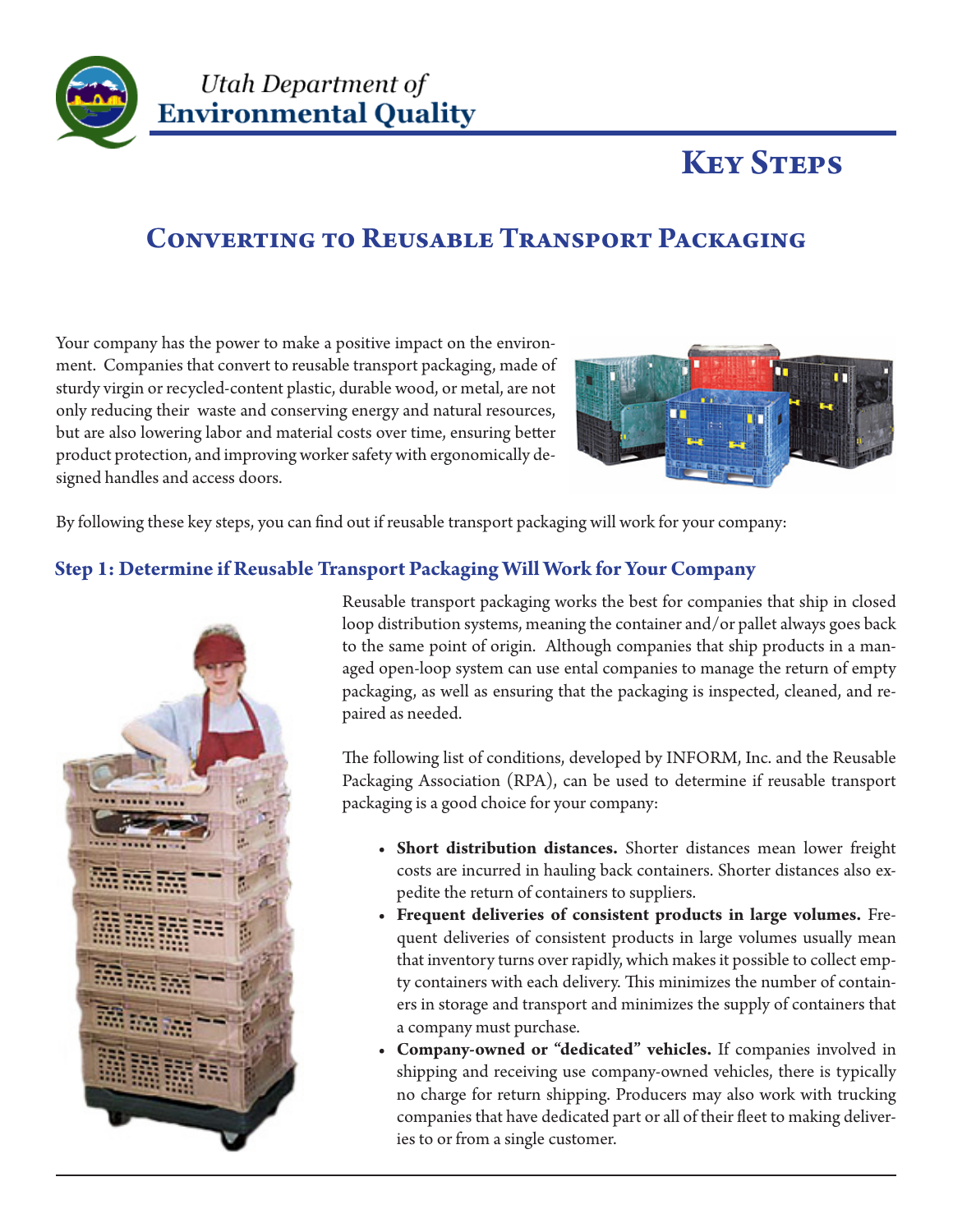- **• Small number of parties.** Controlling the return of empty containers is easier when the number of parties handling containers is small; for example, when a bakery delivers directly to a grocery store without intermediate storage in a warehouse.
- **• Large or bulky products or those easily damaged.** Large or bulky products, or those that are easily damaged, require bigger, more expensive one-time or limited-use containers, so the potential for long-term cost savings is greater.

#### **Step 2: Compare Costs of One-Time vs. Reusable Transport Packaging**

Follow these tips from the Reusable Packaging Association to compare the costs for one-time or limiteduse packaging with the total costs of reusable transport packaging, including any costs for reverse logistics (transporting empty containers back to your facility):

- **1. Identify potential products**. Develop a list of products that are similar in size, shape, and weight that are frequently shipped in large volumes.
- **2. Estimate one-time and limited-use transport packaging costs**. Estimate current costs of using one-time and limited-use packaging. Include costs to purchase, store, handle, and dispose of the packaging.
- **3. Develop a geographical report**. Develop a geographical report by identifying shipping and delivery points. Evaluate the possibility of working with suppliers to make a switch to reusable transport packaging.
- **4. Review reusable shipping container options and costs**. Reusable transport packaging is available with various features that facilitate shipping, handling, and storage, including:
	- **• Collapsibility**: The walls of the container are designed to fold down when not in use.
	- **• Nestability**: Empty containers can be placed inside each other easily.
	- **• Stackability**: Tops and bottoms are designed to lock into one another to allow for greater stacking heights.

Visit the Container Exchange website for examples of the various types of Gaylord boxes, totes, and pallets that are available. Compare the prices of both new and used products.

**5. Develop a preliminary cost comparison**. Based on the information gathered in the previous steps, develop a cost comparison between one-time or limited-use packaging and reusable transport packaging. Consider using the Reusable Packaging Association's model to compare the basic cost differences beteween one-time and reusable transport packaging. The model uses basic assumptions and requires you to input various cost components, such as: the purchase price of the containers, dwell time in days that a container will be held at various stages in the distribution chain, number of containers shipped in a given year, internal rate of return, and the number of miles that an empty container will travel to return to your facility (return logistics).